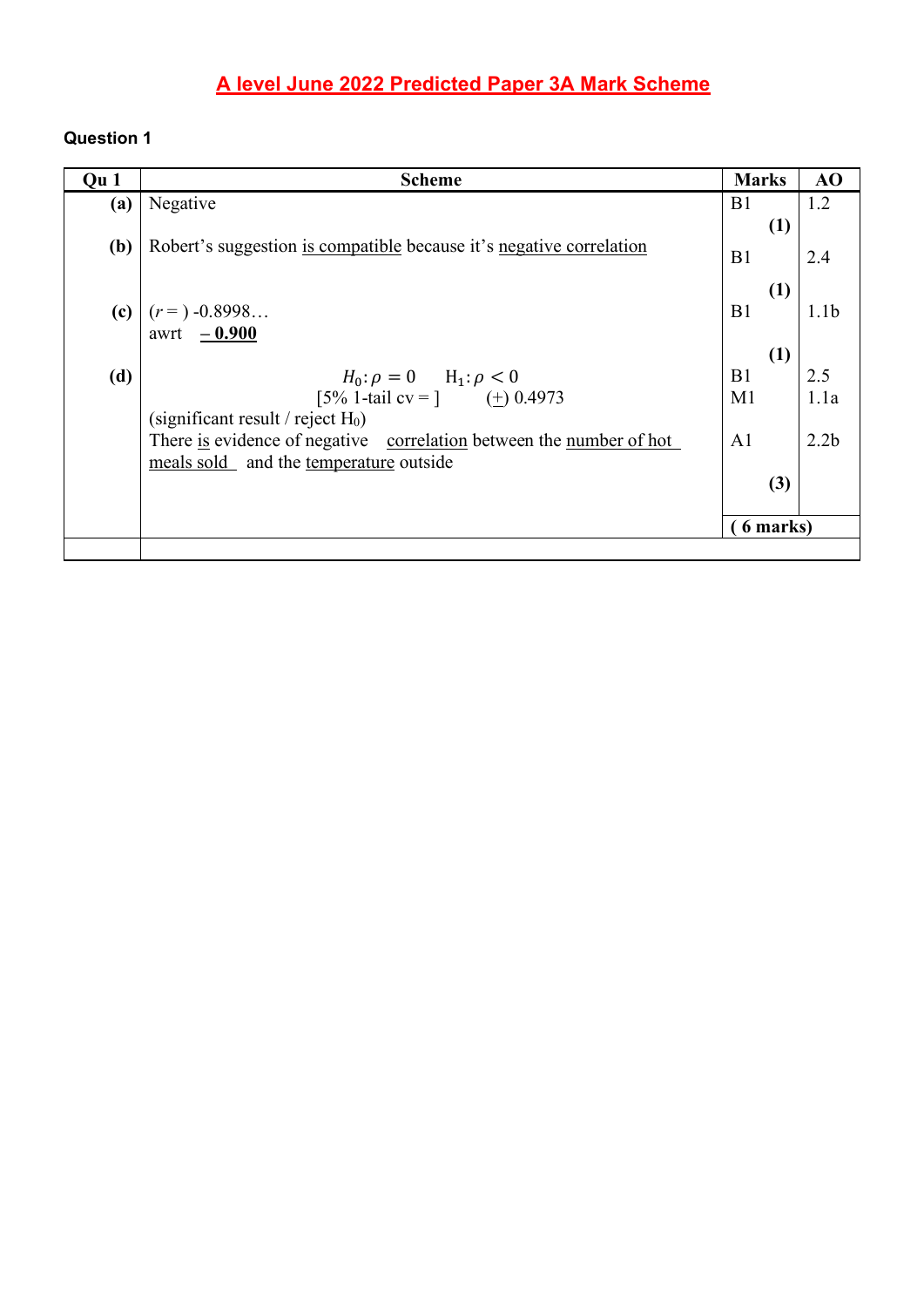| Part | Working or answer an examiner might<br>expect to see                                                                                   | <b>Mark</b> | <b>Notes</b>                                                                                                       |
|------|----------------------------------------------------------------------------------------------------------------------------------------|-------------|--------------------------------------------------------------------------------------------------------------------|
| (a)  | $IQR = 26.6 - 19.4 = 7.2$                                                                                                              | <b>B1</b>   | This mark is given for finding the<br>interquartile range                                                          |
|      | $19.4 - (1.5 \times 7.2) = 8.6$<br>$26.6 + (1.5 \times 7.2) = 37.4$                                                                    | M1          | This mark is given for a method find the<br>values for the whiskers of the boxplot                                 |
|      | Plotting 7.6°C as an outlier. With whiskers<br>plotted at 31.6 $\degree$ C as the upper and 8.6 $\degree$ C (or<br>9.5°C) as the lower | A1          | This mark for plotting both whiskers correct                                                                       |
| (b)  | October (since it is the month with the<br>coldest temperatures between May and<br>October in Beijing)                                 | <b>B1</b>   | This mark is given for a correct suggestion<br>with a supporting reason.                                           |
| (c)  | $\sigma = \sqrt{\frac{S_{xx}}{n}} = \sqrt{\frac{4877.585}{166}} = \sqrt{29.38} = 5.42$                                                 | <b>B1</b>   | This mark is given for showing the<br>calculation for the standard deviation to<br>three significant figures       |
| (d)  | $z = (\pm)$ 1.2816                                                                                                                     | <b>B1</b>   | This mark is given for identifying the z-value<br>for the 10th and 90th percentiles (from<br>tables or calculator) |
|      | $2 \times z \times 5.42$                                                                                                               | M1          | This mark is given for a method to find the<br>interpercentile range between the 10th and<br>90th value            |
|      | $= 13.9$                                                                                                                               | A1          | This mark is given for finding a correct<br>interpercentile range between the 10th and<br>90th value               |
| (e)  | Daily wind speed (Beaufort) since it is<br>qualitative data                                                                            | <b>B1</b>   | This mark si given for stating a correct<br>variable with a supporting reason                                      |
|      | Rainfall (since it is not symmetric)                                                                                                   | <b>B1</b>   | This mark is given for stating a correct<br>variable with a supporting reason                                      |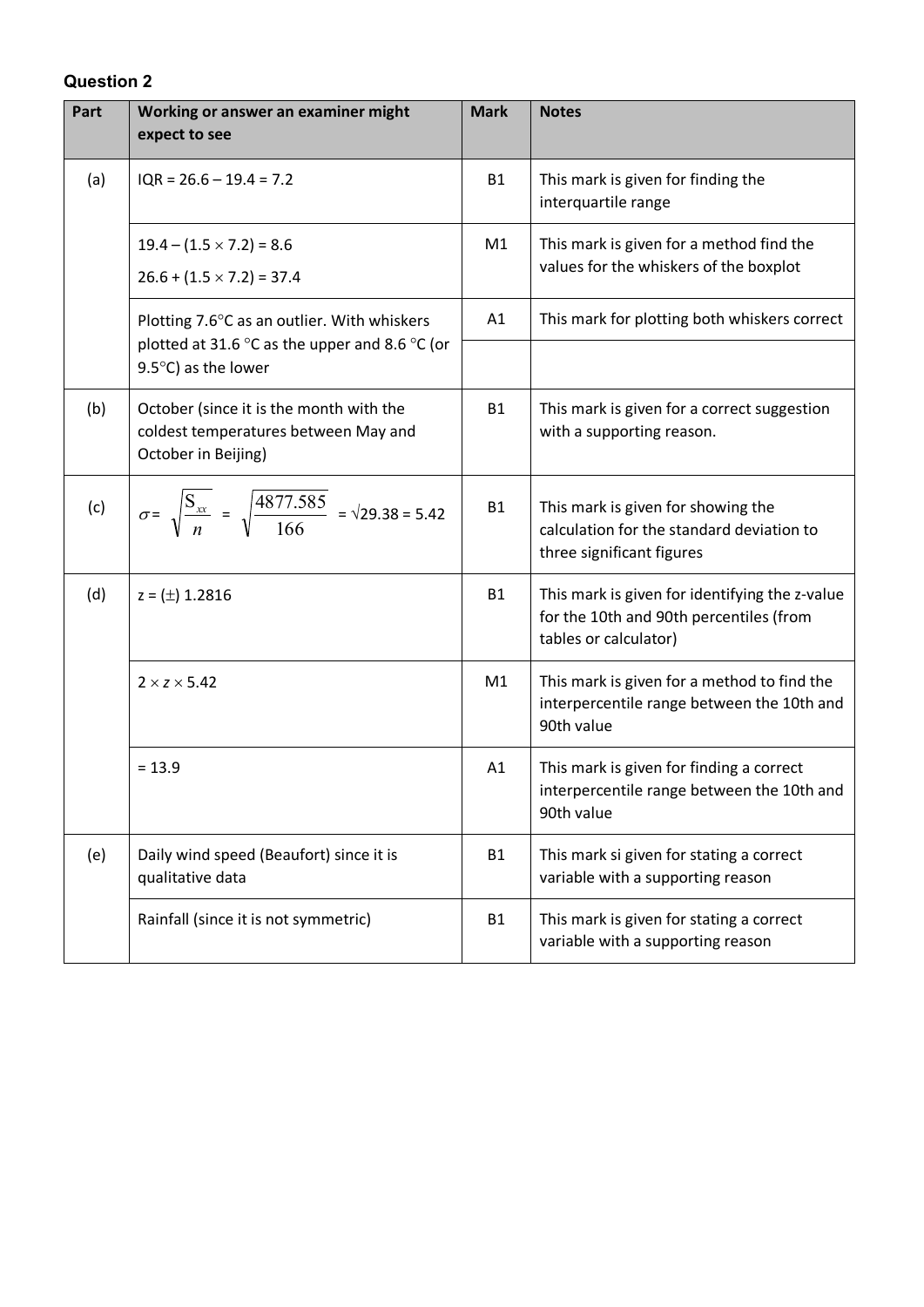**Question 3**

| Q      | <b>Scheme</b>                                                                                             | <b>Marks</b>      | AO               |
|--------|-----------------------------------------------------------------------------------------------------------|-------------------|------------------|
| (a)    | $0.07 + 0.18 + 0.05 = 0.3$                                                                                | B1                | 1.1 <sub>b</sub> |
|        |                                                                                                           | (1)               |                  |
| (b)(i) | $[P(M \cap T \cap C) = 0 \Rightarrow]$ $r = 0$                                                            | B1                | 1.1 <sub>b</sub> |
| (ii)   | $[P(T) = 0.41 \Rightarrow] 0.07 + 0.2 + s + "r" = 0.41$                                                   | M <sub>1</sub>    | 1.1 <sub>b</sub> |
|        | $s = 0.14$                                                                                                | A <sub>1</sub>    | 1.1 <sub>b</sub> |
|        |                                                                                                           | (3)               |                  |
| (c)(i) |                                                                                                           | M <sub>1</sub>    | 3.1a             |
|        | $\left[ P(M C) = \frac{30}{49} \right] \Rightarrow \frac{q + "r"}{q + "r" + 0.14 + 0.05} = \frac{30}{49}$ | Alft              | 1.1 <sub>b</sub> |
|        | $q = 0.3$                                                                                                 | A <sub>1</sub>    | 1.1 <sub>b</sub> |
| (ii)   | $[0.07 + 0.2 + "0.14" + "0" + 0.18 + "0.3" + 0.05 + p = 1 \Rightarrow]$<br>$p =$<br>0.06                  | B <sub>1</sub> ft | 1.1 <sub>b</sub> |
|        |                                                                                                           | (4)               |                  |
| (d)    | $P(T \cap M') = 0.07 +$ "s" [= 0.21]                                                                      | B <sub>1ft</sub>  | 1.1 <sub>b</sub> |
|        | $P([ (T \cap M')] \cap C) = "s" [-0.14]$ and $P(C) = 0.49$ and                                            |                   |                  |
|        | $P(T \cap M') \times P(C) =$                                                                              | M1                | 2.1              |
|        | $"0.21" \times 0.49 = 0.1029$                                                                             |                   |                  |
|        | $P(S \cap E') \times P(G) \neq P([S \cap E')] \cap G$ so are NOT independent                              | A <sub>1</sub>    | 2.2a             |
|        |                                                                                                           | (3)               |                  |
|        |                                                                                                           | 11 marks)         |                  |

| Question    | <b>Scheme</b>                                | <b>Marks</b>   | <b>AOs</b>           |
|-------------|----------------------------------------------|----------------|----------------------|
| (a)         | Use of $X \sim N(30, 2^2)$                   |                |                      |
| (i)         | $P(X = 31) = 0$                              | B1             | 1.2                  |
| (ii)        | From calculator, $P(X > 31) = 0.3085$        | B1             | 1.1 <sub>b</sub>     |
|             | awrt 0.309                                   |                |                      |
|             |                                              | (2)            |                      |
| $(b)$ $(i)$ | $0.0668 \times (1 - 0.0668)^4$               | M1             | 3.1 <sub>b</sub>     |
|             | $=0.050665$                                  | A <sub>1</sub> | 1.1 <sub>b</sub>     |
|             | awrt 0.0507                                  |                |                      |
|             |                                              | (2)            |                      |
| (ii)        | $Y \sim B(5, 0.0668)$                        | M1             | 3.3                  |
|             | $P(Y > 1) = 1 - P(Y \le 1)$                  | M1             | 3.4                  |
|             | $= 1 - 0.9610  = 0.0390$                     |                |                      |
|             | awrt 0.039                                   | A <sub>1</sub> | 1.1 <sub>b</sub>     |
|             |                                              | (3)            |                      |
| (c)         | $H \sim N(\mu, 1.5^2)$                       |                |                      |
|             | $P(H > 42) = 0.0005$ or $P(H < 42) = 0.9995$ | M <sub>1</sub> | 1.1 <sub>b</sub>     |
|             | $z = 3.2905268$                              |                | 1.1 <sub>b</sub>     |
|             | awrt 3.29                                    |                |                      |
|             | $z = \frac{42 - \mu}{1.5} = 3.29 $           | M1             | 2.1                  |
|             | $\mu = 37.0642$                              | A <sub>1</sub> | 1.1 <sub>b</sub>     |
|             | awrt 37.1 ( $degree$ sign C)                 |                |                      |
|             |                                              | (3)            |                      |
|             |                                              |                | $(10 \text{ marks})$ |